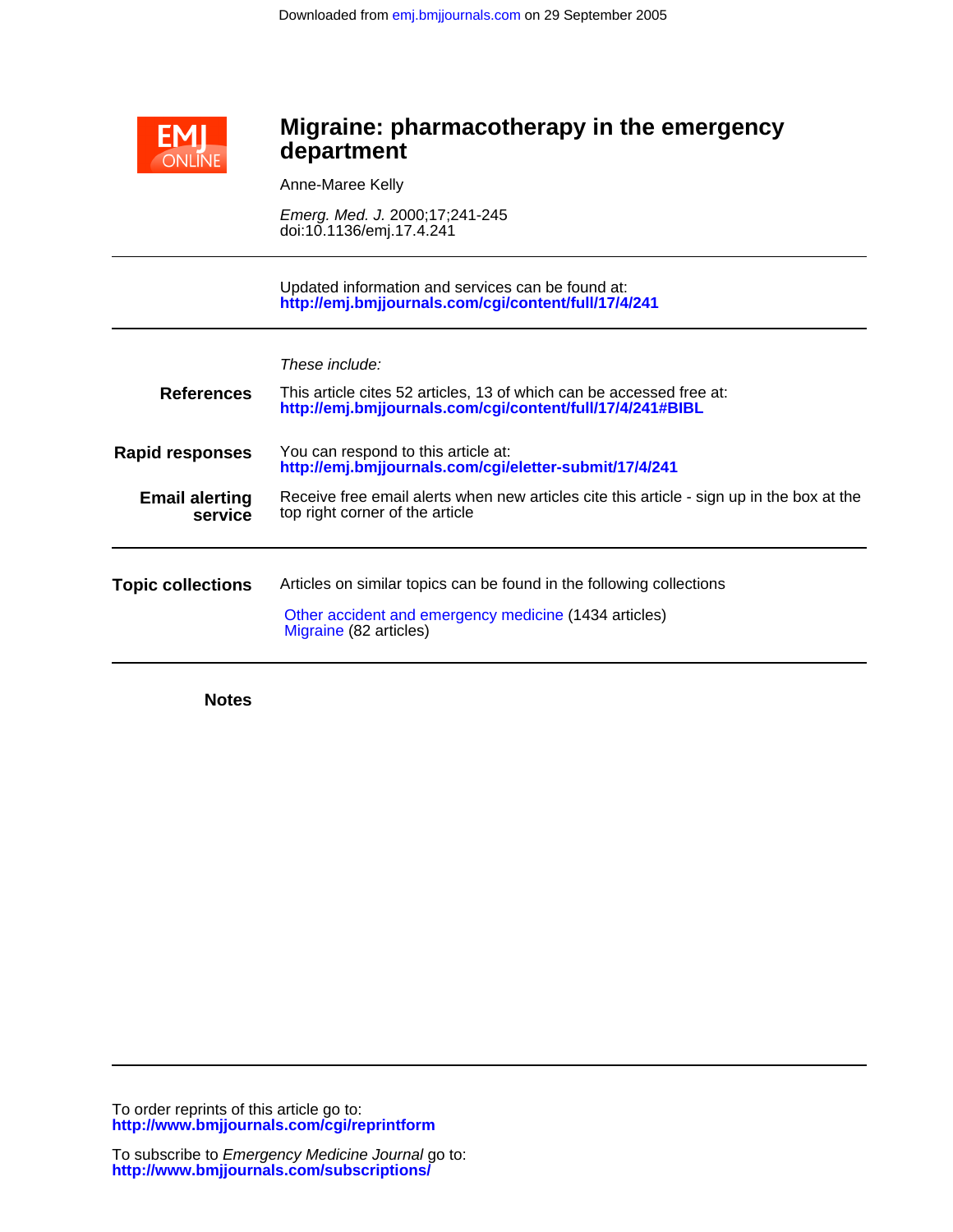# Migraine: pharmacotherapy in the emergency department

Anne-Maree Kelly

# **Abstract**

**Migraine can be a disabling condition for** the sufferer. For the small number of **patients who fail home therapy and seek treatment in an emergency department, there are a number of therapeutic options. This paper reviews the evidence regarding** the effectiveness and safety of the following **therapies: the phenothiazines, lignocaine (lidocaine), ketorolac, the ergot alkaloids, metoclopramide, the "triptans", haloperidol, pethidine and magnesium. Based on** available evidence, the most effective **agents seem to be prochlorperazine, chlorpromazine and sumatriptan, each of which** have achieved greater then 70% efficacy in **a number of studies.**

(*J Accid Emerg Med* 2000;**17**:241–245)

Keywords: migraine

Migraine headache can be a disabling condition for the sufferer. The patient and their general practitioner successfully manage most migraine headaches. However, a small number fail to respond and sufferers may present for treatment at emergency departments (ED). As most patients have tried oral medications before attending the ED, other routes of administration (usually parenteral) are most often used in ED. This review will focus on the agents that may be used to treat migraine in ED and the evidence supporting their use.

### **Definitions**

Most of the research in the area of migraine focuses on so called common migraine or migraine without aura. The Headache Classification Committee of the International Headache Society<sup>1</sup> defines migraine without aura as an "idiopathic, recurring headache disorder manifesting in attacks lasting 4–72 hours. Typical characteristics are unilateral location, pulsating quality, moderate or severe intensity, aggravation by routine physical activity and association with nausea, photophobia and phonophobia." The rarer migraine with aura is described as an "idiopathic, recurring headache disorder manifesting with attacks of neurological symptoms unequivocally localisable to the cerebral cortex or brain stem, usually developing gradually over 5–20 minutes and lasting less than 60 minutes. Headache, nausea and/or photophobia usually follow neurological aura symptoms directly or after a free interval of less than an hour. The headache usually lasts less than 72 hours, but may be completely absent." At least two typical episodes are needed before this diagnosis can

be assigned. In addition, there are a number of uncommon variants such as ophthalmoplegic and abdominal migraine.

## **Pathophysiology**

The pathophysiology of migraine is complex and our understanding continues to evolve. Events implicated in migraine initiation include altered electrical activity ("cortical spreading depression"<sup>2</sup>), a failure of brain ion homeostasis, an efflux of excitatory amino acids from nerve cells and increased energy metabolism.3 N-methyl-D-aspartate (NMDA) receptors are implicated in this process.<sup>3</sup>

The headache pain of migraine seems to result from the activation of the trigeminovascular system.<sup>4-6</sup> The triggers to the development of migraine headache are probably chemical and are thought to originate in the brain, blood vessel walls and the blood itself. These triggers stimulate trigeminovascular axons causing pain and the release of vasoactive neuropeptides from perivascular axons. These neuropeptides act on mast cells, endothelial cells and platelets resulting in increased extracellular levels of arachidonate metabolites, amines, peptides and ions. These mediators and the resultant tissue injury lead to prolongation of pain and hyperalgesia.<sup>6</sup>

Serotonin has also been specifically implicated in migraine. By activation of afferents, it causes a retrograde release of substance P. This is turn increases capillary permeability and oedema.7 In addition, magnesium has been suggested as having a role.<sup>8</sup>

The complexity of the mechanisms involved in the genesis of migraine makes it likely that there are a number of ways to interrupt the processes to provide effective relief from migraine symptoms. A number of pharmacological agents and combinations of agents for the relief of migraine have been studied.

#### **Therapeutics**

Most patients who present to ED with severe migraine have tried to terminate their migraine headache with oral medication before their attendance. Therefore, this review will focus on the agents that are appropriate for use in ED. In considering them, the important issues to be considered are their efficacy, the need for additional medication and the incidence of "rebound" headache.

## PROBLEMS WITH THE EVIDENCE

An evidence-based review of the therapeutics of acute migraine is compromised by the quality of the evidence available. With the exception of the drug company sponsored studies

**Department of Emergency Medicine, Western Hospital, Footscray 3011, Australia**

Correspondence to: Professor Kelly, Director of Emergency Medicine (Anne-Maree.Kelly@ nwhcn.org.au)

Accepted for publication 8 December 1999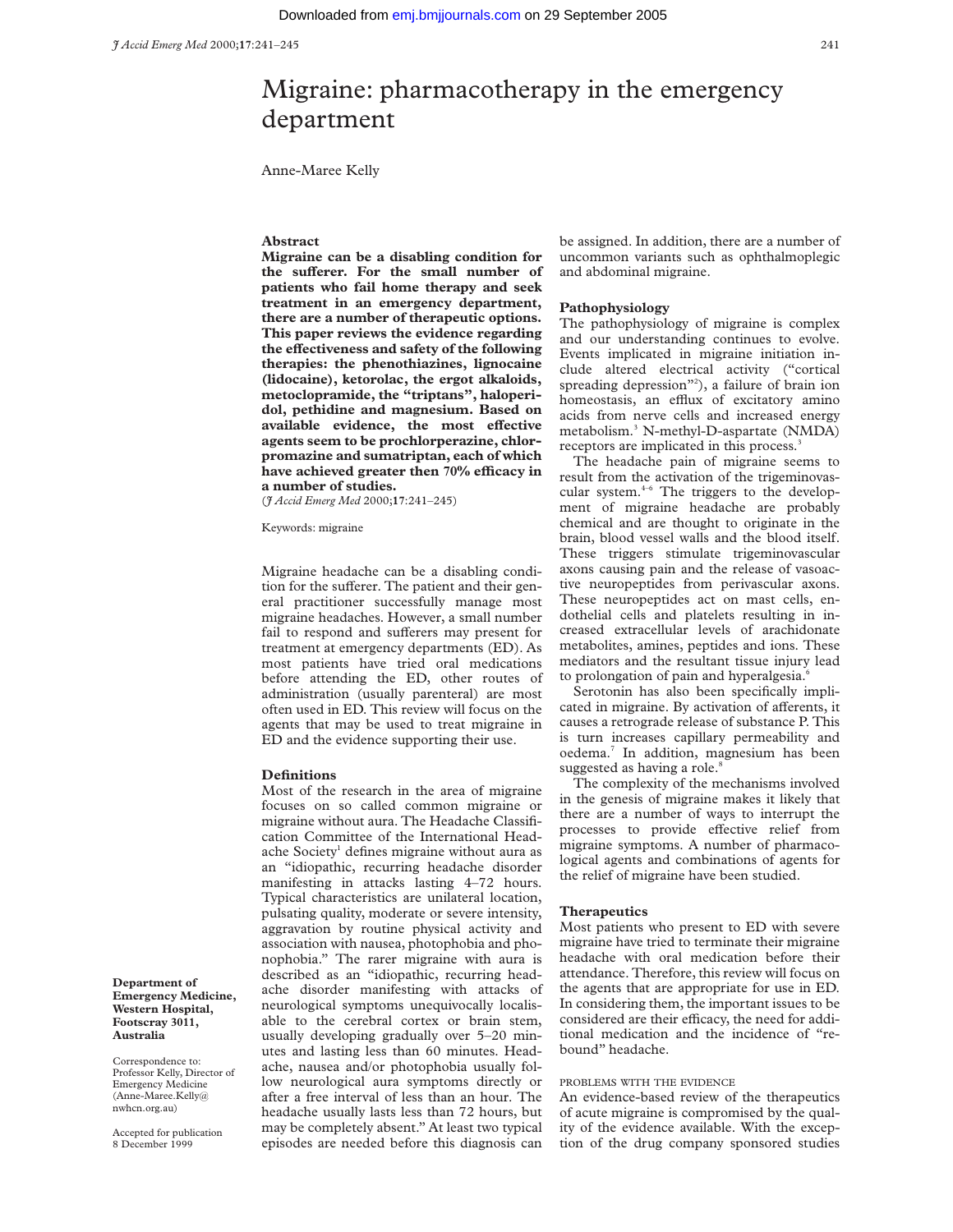investigating the "triptans", most studies are small with less than 50 patients in each subgroup being the norm. This means that the power of these studies to reach methodologically sound conclusions is limited. In addition, a variety of measures of "success of treatment" are used by different study groups, which makes comparison difficult. Given these limitations, this paper attempts to pull together the available evidence to inform practice and form a basis for further research.

# PHENOTHIAZINES: CHLORPROMAZINE AND PROCHLORPERAZINE

Phenothiazines are antipsychotic drugs. In the central nervous system, they are powerful antagonists of the neurotransmitter action of dopamine in the basal ganglia and limbic system. They are also potent anti-emetics via effects on the chemoreceptor trigger zone and neuroleptic actions seem to change pain perception. In addition, they are  $\alpha$  adrenergic antagonists (which can lead to orthostatic hypotension); chlorpromazine having greater  $\alpha$ blocking effect than prochlorperazine. And they have anti-cholinergic properties and are antagonists at both histamine and 5-HT receptors.<sup>9</sup>

Besides its hypotensive effect, the major side effect of phenothiazines in short-term use is dystonia. This is an idiosyncratic reaction and may occur after a single dose.<sup>9</sup> The mechanism by which phenothiazines act in migraine is uncertain. It is possibly the result of a combination of actions: anti-5-HT effect, antidopamine effect in the chemoreceptor trigger zone and vascular effects via its  $\alpha$  blocking  $\arctan$ <sup>10</sup>

# *The evidence about chlorpromazine*

Table 1 summarises the success rates with the use of chlorpromazine.

Dosing regimens have varied but a dose of 12.5 mg intravenously (IV) repeated at 20 minute intervals to a total dose of 37.5 mg would be representative. IV fluids need to be given because of the significant rate of orthostatic hypotension.

With respect to comparative trials, chlorpromazine has been reported to be superior to pethidine (one study),<sup>16</sup> lignocaine (lidocaine) (one study) $14$  and dihydroergotamine (DHE) (one study) $14$  and of similar effectiveness to ketorolac (one study), $17$  metoclopramide (one study)<sup>18</sup> and sumatriptan (one study).<sup>15</sup>

None of the trials have reported any cases of dystonia resulting from the use of chlorpromazine in this way.

*Table 1 Success rates with the use of chlorpromazine for the treatment of migraine*

| Study                 | Year | Design | Patients (n) | Success rate $(\%)$ |
|-----------------------|------|--------|--------------|---------------------|
| Lane et $al11$        | 1985 | ΙV     | 52           | 94                  |
| Iserson <sup>12</sup> | 1983 | IΜ     | 100          | 96                  |
| McEwen <sup>13</sup>  | 1987 | IΜ     | 36           | 47                  |
| Bell et $al^{14}$     | 1990 | ΙV     | 76 (3 arms)  | 89                  |
| Kellv <sup>15</sup>   | 1997 | īν     | 42           | 95                  |

## *The evidence about prochlorperazine*

There are only a few small studies about prochlorperazine and migraine. Success rates of 67-92%<sup>19-22</sup> have been reported. Most studies use a dose of 10 mg IV.

In comparative studies, prochlorperazine has been reported to give better pain relief than sumatriptan (one study), $22$  metoclopramide (two studies)<sup>20</sup><sup>21</sup> and ketorolac (one study).<sup>23</sup>

A preliminary report regarding the use of rectal prochlorperazine suppositories reported good outcomes $24$  but its design makes evaluation difficult.

# ERGOT ALKALOIDS

The pharmacological activity of ergot alkaloids derives from their ability to interact to varying degrees with subtypes of adrenergic, dopaminergic and tryptaminergic receptors.<sup>9</sup> The ergot alkaloids have a number of side effects related to their pharmacological actions. These include peripheral vasoconstriction, peripheral gangrene, vomiting, nausea, chest pain, pruritis and headache.<sup>9</sup>

The ergot alkaloids seem to exert their antimigraine effect by strongly binding to 5-HT (Subtype 1B and 1D) receptors in the blood vessels of the dura and scalp resulting in inhibition of the trigeminal nerve mediated neurogenic inflammation.<sup>6</sup> 25 26

## *The evidence regarding DHE*

Studies of DHE, either alone or in combination with metoclopramide or hydroxyzine, report success rates of  $23\%$ ,<sup>14</sup>  $73\%$ <sup>27</sup> and  $93\%$ <sup>28</sup> when used in the dose of 1 mg IV.

In comparative studies, DHE has been shown to be more effective than pethidine (one study)<sup>28</sup> or lignocaine (one study), $14$  less effective than chlorpromazine (one study) $14$ and of similar effectiveness to sumatriptan (one study)<sup>27</sup> and pethidine (one study).<sup>29</sup>

Of particular note, in the only study where adverse events were carefully collected, 55% of patients treated with DHE experienced severe gastrointestinal side effects. $14$ 

Nasal sprays of DHE are also available. Headache relief rates of 27% at 30 minutes and 70% at four hours have been reported.<sup>30</sup> One study suggests DHE spray to be less effective than sumatriptan subcutaneous  $(SC).$ <sup>31</sup>

## HALOPERIDOL

Haloperidol is a butyrophenone, heterocyclic antipsychotic agent. It has effects on the chemoreceptor trigger zone reducing nausea and vomiting. It is an antagonist of the central effects of dopamine and is relatively selective for the D2 dopamine receptor. It is also a moderate  $\alpha$  antagonist peripherally and has anti-5-HT effects. It is less sedating than chlorpromazine and results in less orthostatic hypotension. Dystonic reactions are haloperidol's principal side effect.<sup>9</sup> It is postulated that haloperidol is effective in migraine because of its anti-dopamine and/or anti 5-HT effects.

## *The evidence regarding haloperidol*

No controlled or comparative trials of the use of haloperidol in migraine have been pub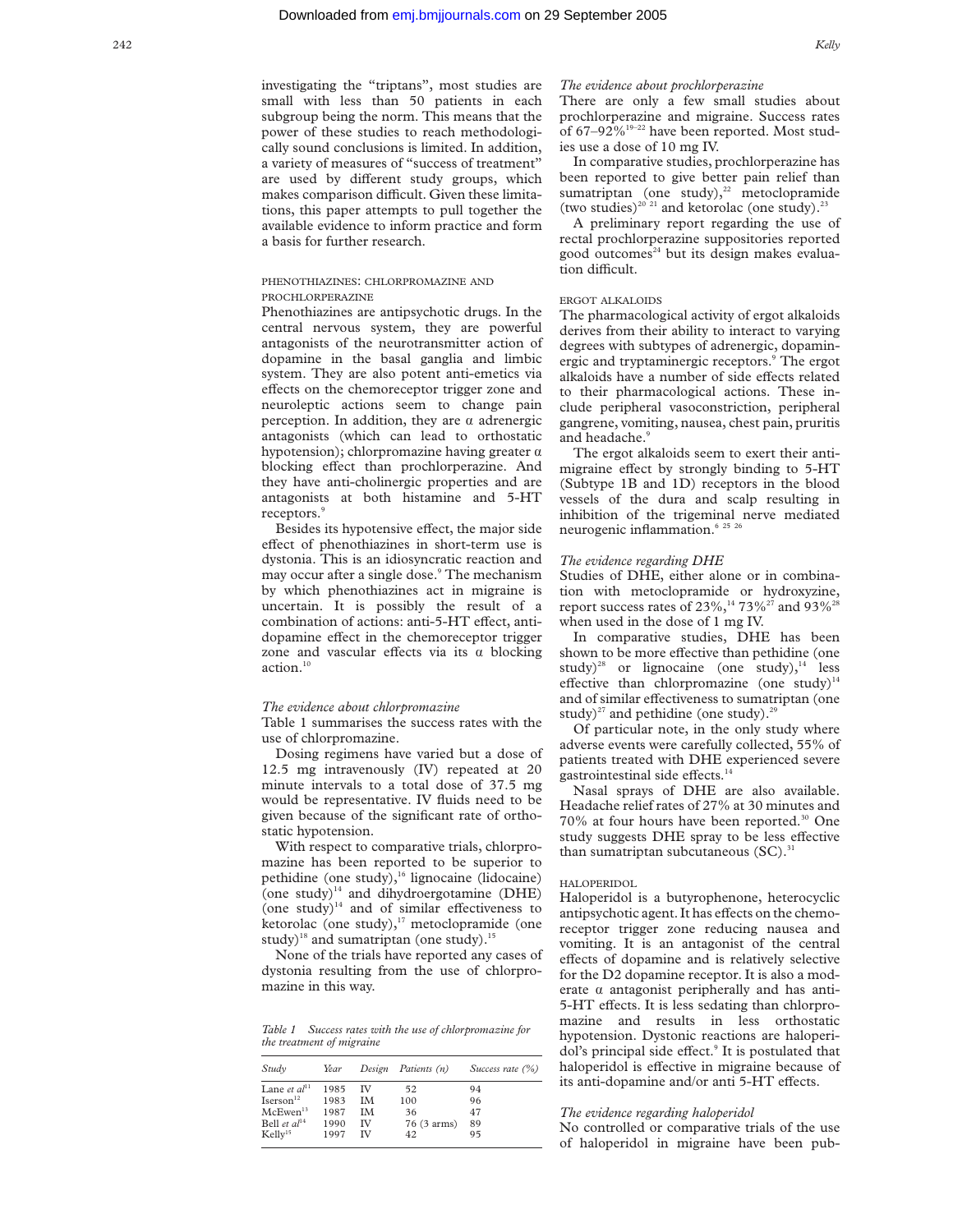lished. Recently, a case series of six cases of migraine treated with 5 mg of haloperidol IV after a 500 to 1000 ml bolus of IV fluids reported complete or substantial relief within 25 to 65 minutes. Side effects were reported as "minimal".<sup>32</sup>

#### KETOROLAC

Ketorolac is a non-steroidal anti-inflammatory agent (NSAID) that inhibits prostaglandin synthesis, platelet aggregation and serotonin release from platelets.<sup>9</sup> It is thought that NSAIDs may act in migraine by reducing the role of prostaglandins in increasing the sensitivity of blood vessel walls to pain and in regulating smooth muscle tone and reactivity as well as decreasing changes in vascular permeability.<sup>33</sup>

## *The evidence about ketorolac*

The doses used in studies have been 30–60 mg intramuscularly (IM). The reported success rate is  $60\%$ <sup>33</sup>

In comparative studies, ketorolac (at a dose of 60 mg) has been reported to be similar in effectiveness to pethidine (two studies)<sup>33 34</sup> but at a dose of 30 mg IM was less effective than pethidine (one study).<sup>35</sup> Ketorolac has been reported to be less effective than prochlorperazine (one study).<sup>23</sup> A very small study compared ketorolac 60 mg IM with chlorpromazine 25 mg IV and found no difference in efficacy between the agents at two hours.<sup>17</sup> However, important methodological problems make the value of this study questionable.

#### LIGNOCAINE

Lignocaine is a class 1b anti-arrhythmic agent (membrane stabiliser) used for the treatment of ventricular arrhythmia. It is also a potent local anaesthetic agent.<sup>9</sup> It was hypothesised that lignocaine might act in migraine by its membrane stabilising effect inhibiting the release of vasoactive substances from platelets thus inhibiting the sterile inflammatory response. $14$ 

#### *The evidence about lignocaine*

The usual dose used in reported studies is of the order of 100 mg. A randomised, prospective, double blind trial comparing IV lignocaine (1 mg/kg) with placebo failed to demonstrate a difference between the two for the relief of the head pain of migraine.<sup>36</sup> In comparative studies lignocaine has been shown to be less effective than chlorpromazine (one study)<sup>14</sup> and DHE (one study). $14$ 

Recently, nasal lignocaine spray at a concentration of 4% has been trialled. A success rate of 55% has been reported however the early relapse rate was 42%.37

#### METOCLOPRAMIDE

Metoclopramide is a non-phenothiazine central dopamine antagonist and a peripheral muscarinic agonist. It increases gastric emptying and is anti-emetic at the chemoreceptor trigger zone.<sup>9</sup> It is postulated that metoclopramide acts in migraine by anti-emetic effects combined with central anti-dopamine effects.<sup>38</sup>

Side effects of metoclopramide include drowsiness and dystonia.<sup>9</sup>

## *The evidence regarding metoclopramide*

Uncontrolled studies have reported successful relief of migraine with metoclopramide of 75%.39 In a placebo controlled trail, metoclopramide 10 mg orally was found not to be superior to placebo in the relief of headache pain from migraine.<sup>40</sup> However, studies of IV metoclopramide report benefit over placebo<sup>38 41</sup> and in one a success rate of  $67\%$ .<sup>38</sup>

In comparative studies, metoclopramide in a dose of 10 mg IM or IV has been reported to be less effective than prochlorperazine (two studies).<sup>20 21</sup> High dose metoclopramide (0.1 mg/kg/dose IV to a total of three doses; average dose 16 mg) was found to be of similar effectiveness to chlorpromazine (one study).<sup>1</sup>

#### PETHIDINE

Pethidine is a synthetic narcotic analgesic that exerts its pharmacological activity principally by binding to opioid receptors. The main side effects of pethidine are nausea and vomiting, respiratory depression, drowsiness and smooth muscle spasm, particularly in the biliary tree.<sup>9</sup> A major concern with the use of pethidine is the possibility of the development of dependence.9 This concern is supported by the findings of a study of 1900 sufferers of chronic headache, which found that 5% were narcotic abusers.<sup>42</sup>

It has been hypothesised that opioids are incapable of providing lasting, effective analgesia in migraine as they depend for their effect on serotonergic projections and patients suffering migraine have been shown to have central nervous system serotonin depletion.<sup>43</sup>

#### *The evidence with respect to pethidine*

The usual dose of pethidine is 75 mg IM/IV. A literature search covering the years 1976–1997 failed to identify any placebo controlled studies of the effectiveness of pethidine for the relief of migraine headache. Clinical success rates of  $22\%$  and 50% have been reported.<sup>16 28</sup>

In comparative trials pethidine, either alone or in combination with hydroxyzine and dimenhydramine, has been reported to be less effective than DHE (one study)<sup>28</sup> and chlorpromazine (one study) $16$  and of similar effectiveness to DHE (one study). $29$  With respect to ketorolac, pethidine was found to give better migraine relief than ketorolac in a dose of 30 mg IM  $(1 \text{ study})^{35}$  but when the ketorolac dose was 60 mg IM the agents had similar effectiveness (two studies).<sup>33</sup><sup>34</sup>

## SUMATRIPTAN AND OTHER "TRIPTANS"

Sumatriptan is a specific and selective 5-HT  $subtype 1D)$  agonist that has no effect on other 5-HT receptor subtypes. This receptor is found predominantly in cranial blood vessels and produces constriction of large blood vessels that may be dilated during episodes of migraine.44 Sumatriptan may be administered orally, SC or by nasal spray. Adverse effects include drowsiness, weakness, dizziness, flushing, rash, pruritis, increase in blood pressure,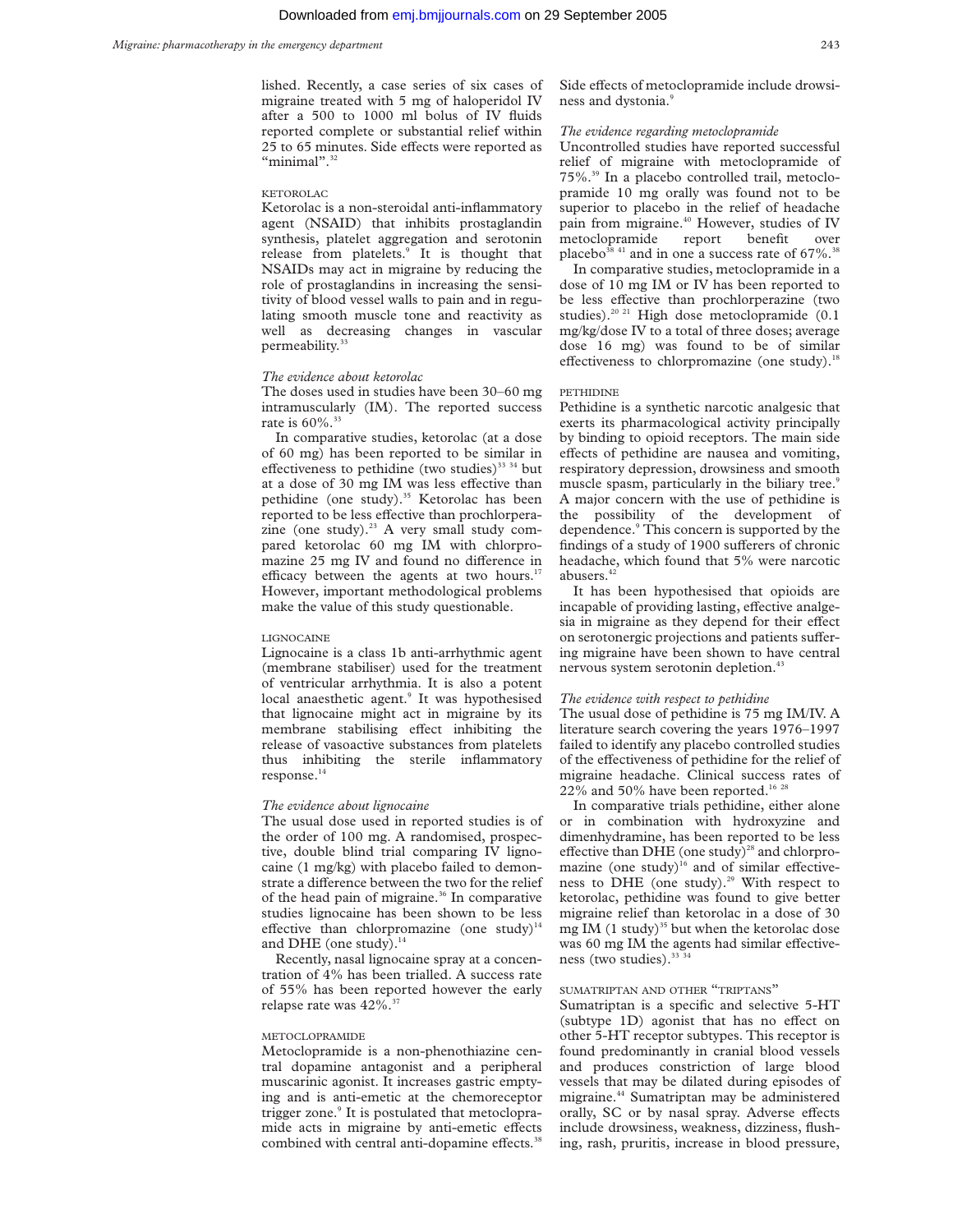The anti-migraine effect of sumatriptan is thought to be attributable to its effect on the 5-HT subtype 1D receptors in cranial blood vessels.25 44 Sumatriptan and ergot alkaloids block neurogenic inflammation by acting at pre-junctional 5-HT receptors on trigeminovascular fibres.<sup>6</sup>

# *The evidence regarding "the triptans"*

Three large double blind studies have compared the efficacy of sumatriptan in doses of either 6 mg or 8 mg subcutaneously with placebo. Clinical success rates were 70%,<sup>46</sup>  $75-80\%$ <sup>47</sup> and  $70\%$ <sup>48</sup> respectively. In each study about half the sumatriptan treated group reported mild adverse effects including injection site reactions, nausea, flushing and chest heaviness. Thirty four to 60 per cent of patients successfully treated with sumatriptan reported recurrent headache within 24 hours.<sup>4</sup>

In comparative studies, sumatriptan when compared with DHE IV had a significantly higher rate of relief of headache at two hours, but there was no difference in rate of relief at three or four hours.<sup>27</sup> Sumatriptan has reported to be more effective than DHE nasal spray.<sup>31</sup> It has also been reported to be of similar effectiveness to chlorpromazine (one study)<sup>15</sup> and less effective than prochlorperazine (one study).<sup>22</sup> Sumatriptan treated patients reported a significantly higher rate of headache recurrence within 24 hours.

Newer "triptans" such as rizatriptan (10 mg orally) have reported success rates of the order of 75–80%.49

Sumatriptan is also now available as a nasal spray (20 mg) and has a reported clinical success rate of 63-78%.<sup>50 51</sup>

#### MAGNESIUM

In migraine patients, magnesium has been shown to play an important part as a regulator of neuronal excitability and therefore hypothetically of headache.<sup>52</sup> Magnesium concentrations may also have effects on serotonin receptors, NMDA receptors and nitric oxide synthesis and release.<sup>53</sup> Evidence suggests that about 50% of migraine sufferers have reduced concentrations of ionised magnesium.<sup>53</sup>

### *The evidence about magnesium*

A preliminary study reports clinical success in 35 of 40 patients after infusion of 1 g of magnesium sulphate.54 Response was more likely in those with low ionised magnesium concentrations.

#### **Summary**

Review of the evidence has some clear implications for the management of migraine in ED. Lignocaine fails to reach acceptable efficacy standards and as such is not recommended for use in acute migraine. Haloperidol and magnesium need to be studied in appropriate trials before conclusions can be drawn. Ketorolac, metoclopramide and pethidine perform a little better but each has been shown to be inferior to other treatments. The potential for dependence and abuse must also be considered with pethidine. The data on DHE are difficult to interpret because it is often used in combination with other agents, for example, metoclopramide, however it also has been shown to be less effective than chlorpromazine and sumatriptan in acute treatment and has a high rate of unpleasant side effects. At this time, the most effective agents seem to be prochlorperazine, chlorpromazine and sumatriptan, each of which have achieved greater then  $70\%$  efficacy in a number of studies.

- 1 Headache Classification Committee of the International Headache Society. Classification and diagnostic criteria for headache disorders, cranial neuralgias and facial pain. *Cephalgia* 1988; **8** (suppl 7):1–96.
- 2 Zagami AS. Pathophysiology of migraine and tension-type headache*. Curr Opin Neurol* 1994;**7**:272–7.
- 3 Lauritzen M. Pathophysiology of the migraine aura. The spreading depression theory. *Brain* 1994;**117**:199–210.
- 4 Cailliett R. *Pain: mechanisms and management.* Philedelphia: FA Davis, 1993.
- 5 Goadsby PJ, Edvinsson L. The trigeminovascular system and migraine: studies characterising cerebrovascular and neuropeptide changes seen in humans and cats. *Ann Neurol* 1993;**33**:48–56.
- 6 Moskowitz MA. Neurogenic inflammation n the pathophysiology and treatment of migraine. *Neurology* 1993;**43** (suppl 3):16–20.
- Vanmhoutte PM, Cohen RA, Van Neueten JM. Serotonin and the arterial vessels. *J Cardiovasc Pharmacol* 1984;**<sup>6</sup>** (suppl 2):422–8.
- 8 Mauskop A, Altura BT, Cracco RQ, *et al*. Intravenous magnesium sulphate rapidly alleviates headaches of various types. *Headache* 1996;**36**:154–60.
- 9 Gilman AG, Rall TW, Nies AS, *et al*. *The pharmacological basis of therapeutics.* 8th ed. New York: McGraw-Hill, 1991.
- 10 Lance JW. The pathophysiology of migraine: A tentative synthesis*. Pathol Biol (Paris)* 1992;**40**:355–60.
- 11 Lane PL, Ross R. Intravenous chlorpromazine: preliminary results in acute migraine. *Headache* 1985;**25**:302–4. 12 Iserson KV. Parenteral chlorpromazine treatment in mi-
- graine. *Ann Emerg Med* 1983;**12**:756–8. 13 McEwen JI, O'Connor HM, Dinsdale HB. Treatment of
- migraine with intramuscular chlorpromazine. *Ann Emerg Med* 1987;**16**:758–63.
- 14 Bell R, Montoya D, Shuaib A, *et al*. A comparative trial of three agents in the treatment of acute migraine headache.<br>Ann Emerg Med 1990;19:1079-82. *Ann Emerg Med* 1990;**19**:1079–82.
- 15 Kelly AM, Ardagh M, Curry C, *et al*. Intravenous chlorpromazine versus intramuscular sumatriptan for acute mi-graine. *J Accid Emerg Med* 1997;**14**:209–11.
- 16 Lane PL, McLellan BA, Baggoley CJ. Comparative efficacy in migraine headache. *Ann Emerg Med* 1989;**18**:360–5.
- 17 Shrestha M, Singh R, Moreden J, *et al*. Ketorolac versus chlorpromazine in the treatment of acute migraine without aura: A prospective randomised double-blind trail. *Arch Int Med* 1996;**156**:1725–8.
- 18 Cameron JD, Lane PL, Speechley M. Intravenous chlorpro-<br>mazine versus intravenous metoclopramide in acute mazine versus intravenous metoclopramide migraine headache. *Ann Emerg Med* 1995;**2**:597–602.
- 19 Jones J, Sklar D, Dougherty J, et al. Randomised,<br>double-blind trial of IV prochlorperazine for the treatment<br>of acute headache.  $fAMM$ 1989;261:1174-6.<br>Jones J, Pack S, Chun E. Intramuscular prochlorperazine<br>versus metoc
- treatment of acute migraine headache. *Am J Emerg Med* 1996;**14**:262–4.
- 21 Coppola M, Yealy DM, Leibold RA. Randomised, placebo-controlled evaluation of prochlorperazine versus metoclopramide for emergency department treatment of migraine headache. *Ann Emerg Med* 1995;**26**:541–6.
- 22 Donohue C, Thomas SH, Benson N,*et al*. Prochlorperazine versus sumatriptan for the emergency department therapy of migraine. [Abstract]. *Ann Emerg Med* 1995;25:154–5.
- 23 Seim MB, March JA, Dunn KA. Intravenous ketorolac versus intravenous prochlorperazine for the treatment of migraine headache. *Acad Emerg Med* 1998;**5**:573–6.
- 24 Jones EB, Gonzalez ER, Boggs JG, et al. Safety and efficacy of rectal prochlorperazine for the treatment of migraine in the emergency department. *Ann Emerg Med* 1994;**24**:237– 41.
- 25 Buzzi MG, Moskowitz MA. Evidence for 5-HT-1B / 1D receptors mediating antimigraine effect of sumatriptan and dihydroergotamine. *Cephalgia* 1991;**11**:165–8.